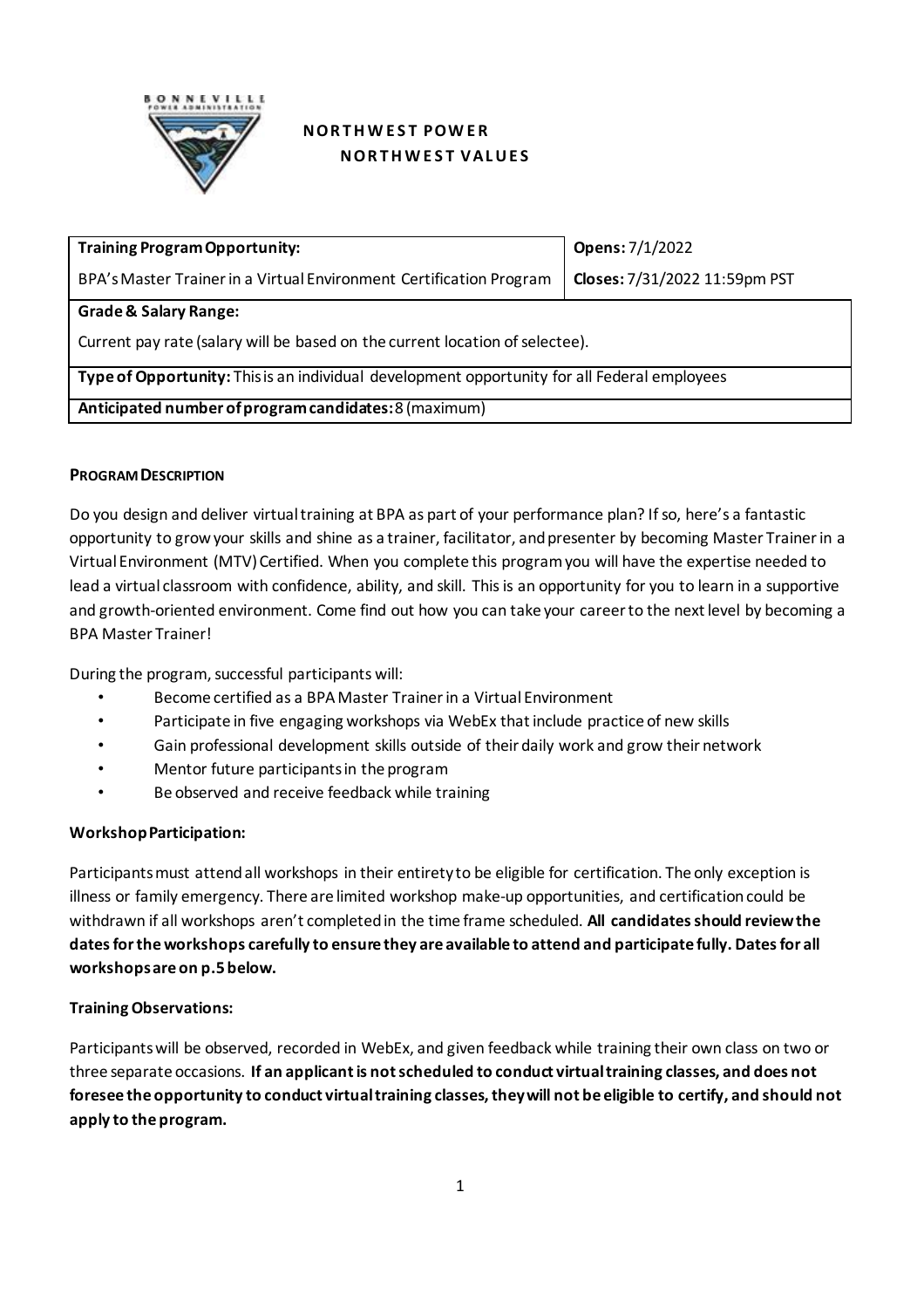### **PROGRAM FEATURES**

- Up to 8 participants will be selected for the program.
- **Program participants will continue in their present positions and perform their normal duties. This** program does not involve a promotion or change in position.
- Participants who become Master Trainerswill have opportunities to mentor other participantsin future cohorts.

### **ELIGIBILITY**

Participation in the programshould be aligned with current or future job duties that support virtual training responsibilities and be based on a driving business need or professional development goal. The participant's Manager must approve their enrollment in the program by signing the application.

**Note: Application and selection to the Master Trainer Certification Program is anticipated to begin in July 2022**. **The program is scheduled to begin in September 2022, and end in March 2023**. The Program schedule is attached to this Training Opportunity Announcement, **see Appendix I.** The application is attached, **see Appendix II**.

### **HOW YOU WILL BE EVALUATED FOR ACCEPTANCE INTO THE PROGRAM**

Candidates will be evaluated by a panel of subject matter experts who will assign scores to application questions based on established criteria. **Please see the application in Appendix II**.

### **PROGRAM REQUIREMENTS**

# **Workshop Participation:**

Participants **must attend all workshops**in their entirety to be eligible for certification. The only exception is illness or family emergency. There are limited workshop make-up opportunities, and certification could be withdrawn if all workshops aren't completed in the time frame scheduled. All candidates should review the dates for the workshops carefully to ensure they can attend. Dates for all workshops are below.

### **Training Observations:**

Participants will be observed, recorded, and given feedback while training their own class on two or three separate occasions via WebEx. **If you are not scheduled to conduct training classes, and do not foresee the opportunity to conduct training classes, you will not be eligible to certify, and should not apply to the program**.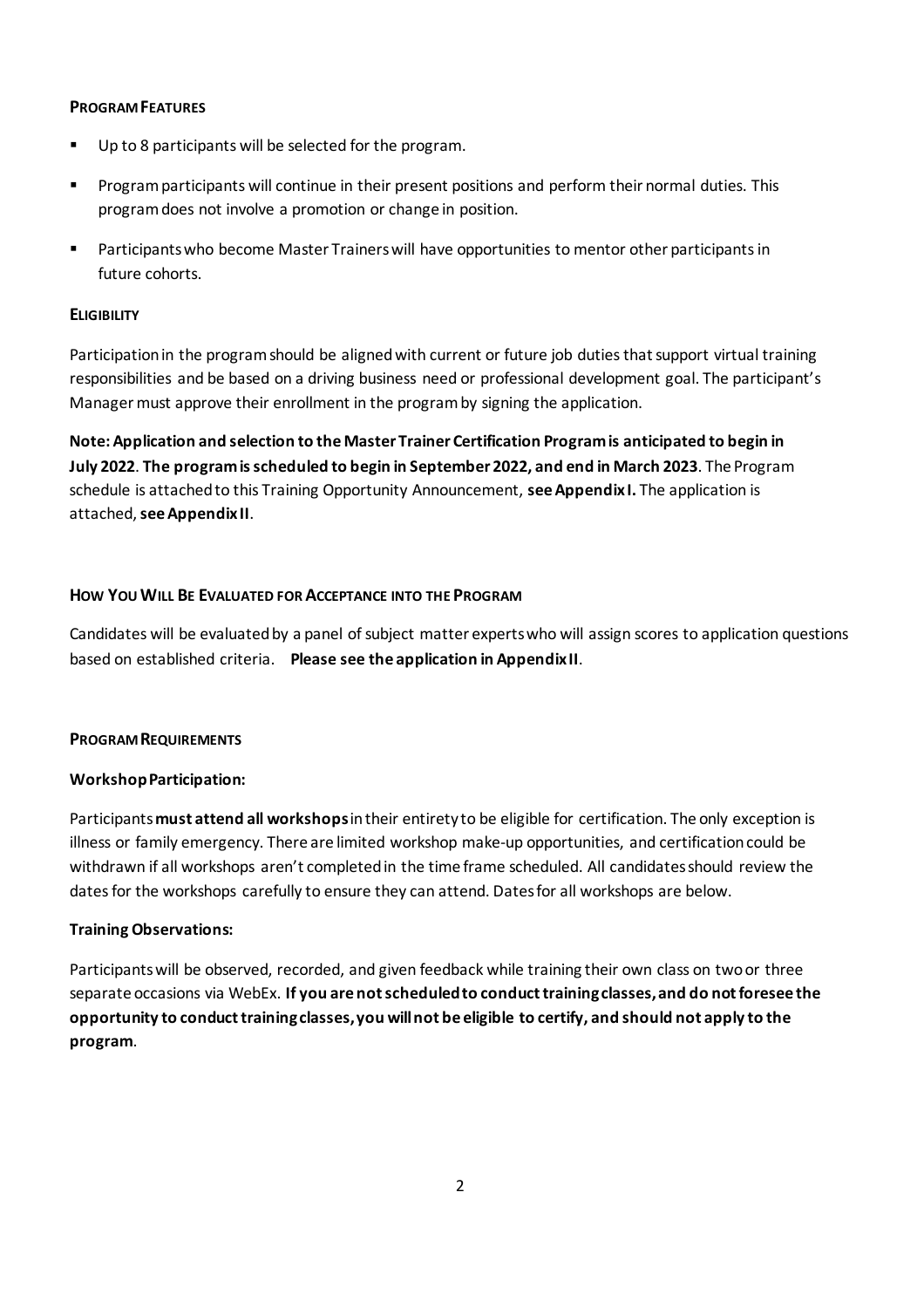#### **CERTIFICATION WORKSHOPS:**

### **Training Design for Everyone**

How can you be sure people are learning from you? How do you design classes with business outcomes in mind? How can you shift the focus of classroom training away from "brain dumps" and toward real-world application? Come learn a practical four-step method to create an Action Learning Plan for delivering classroom training or cross-training that focuses your learning goal on what people need to "do" and saves you time, money, and resources.

### **Presenting Training in a Virtual Environment**

Did you know that the only thing most people fear more than death is public speaking? Whether your goal is to inform, persuade, or influence, professional speaking techniques will improve your communication, help you convey your ideas, and better collaborate with others in a virtual space. In this workshop you'll have multiple opportunities to practice and integrate new skills into your presentations. Participants will learn and practice proven techniques to increase confidence and overcome nervousness, organize a presentation to achieve a desired outcome, and practice their presentations in real time via WebEx.

### **Engaging Audiences with PowerPoint**

Have you ever participated in a meeting, conference, or workshop and said to yourself: "ACK! Not another Power Point!" If so, then this is the workshop for you! Come find out how to take your presentations to the next level. Learn how to use visual design techniques in your slides to capture your audience's attention and keep it throughout the duration of your presentation. Discover why engaging your audience's whole brain is crucial to effective communication and how to turn it on (and keep it turned on). You will also be exposed to a plethora of resources that will magically transform your boring, bullet-ridden slides into a memorable communication tool. **NOTE: This is not a Power Point computer training class.**

# **Classroom Management in a Virtual Environment**

What do you do with a heckler? What about someone who is openly intimidating you during class? Have you ever asked a question in a classroom only to have it fall completely flat? If you've ever led a meeting or training class, you realize that keeping your audience engaged is a top priority. Often, training classes get derailed by bad structure, poor facilitation, or difficult participants. Come find out how to create the ultimate environment for learner engagement and make your next training session be more memorable and rewarding for you and your learners.

### **Games Trainers Play**

Are you ready to expand your training skills beyond lecture in the classroom? Whether it's a two minute energizer or a 20 minute breakout session, you will practice the latest and greatest methods of taking your training to the next level. Learning activitiesmake training stick and put the learning in the hands of your learners. Come experience different methods of training that are out there (forget about the lecture) and play some games while you're at it.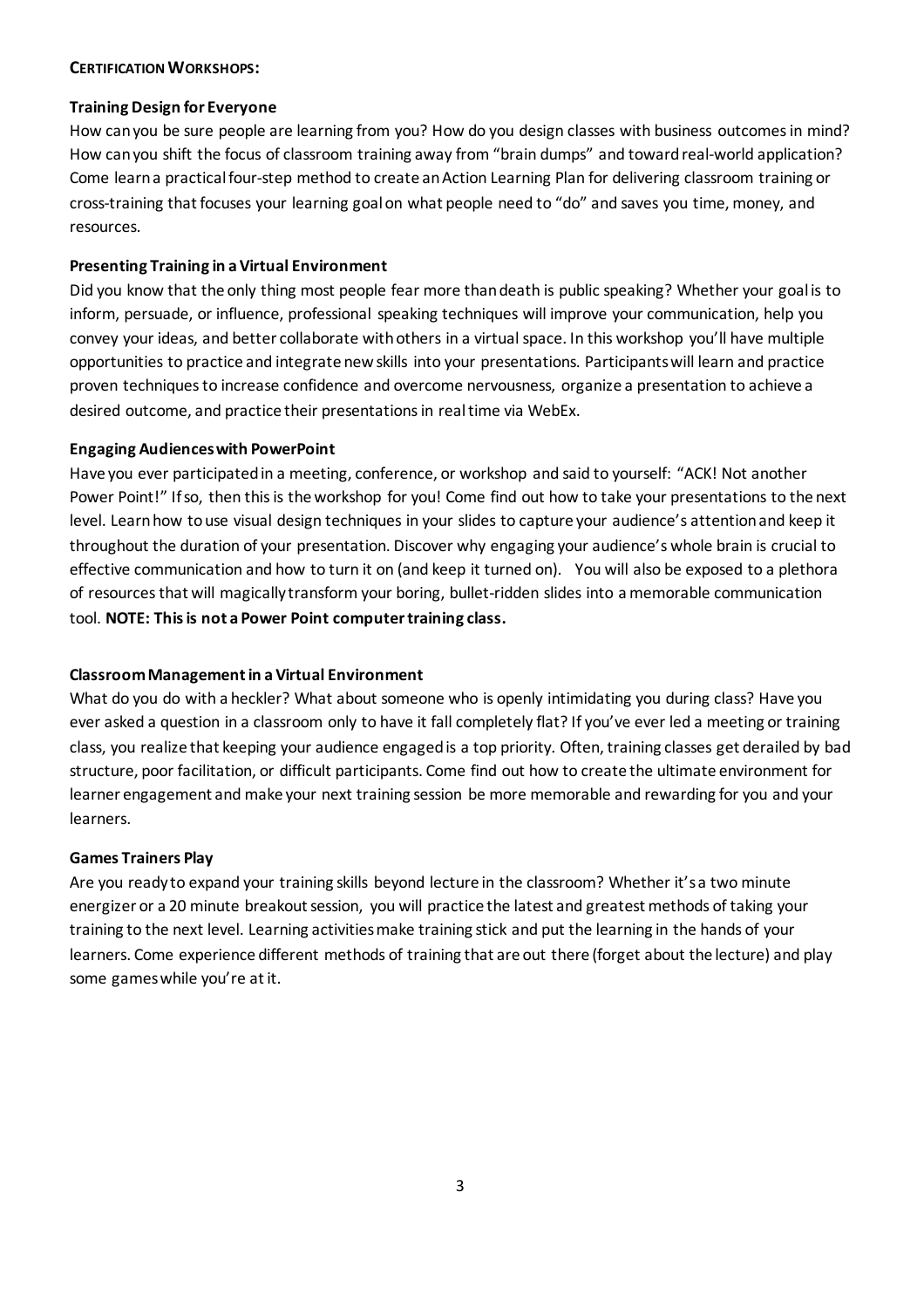#### **CLASSROOM OBSERVATIONS:**

During the certification process, candidates will be observed teaching a class via WebEx on three separate occasions by the Program Manager. After each observation, the Program Manager and the candidate will discuss any comments, feedback, suggestions, and areas for improvement. The expectation is for the candidate to incorporate the observations into their training practice, and the Program Manager will use the observation discussion as a benchmark for assessing improvement over time. Candidates are required to earn at least 90% on the observation standards to meet Certification qualifications.

### **APPLICATION PACKAGE CHECKLIST:**

 $\Box$ 

**Program Application (two pages), See Appendix II** Manager's approval & signature on application

If you have questions about the Master Trainer Certification program, call the Program Manager, Jennifer Dryden at 503.230.4176

### **HOW TO SUBMIT YOUR APPLICATION:**

Email applications to [HRTraining@bpa.gov.](mailto:HRTraining@bpa.gov?subject=Master%20Trainer%20Virtual%20Application)

*"*One of my favorite things about the master trainer program is that you get the opportunity to network with people who work in many different fields within BPA. It's fun to find out what other departments do and you get to learn a little about everyone. You also gain contacts that can help you down the road, maybe even one or two people that you can bounce ideas off of.

I've actually implemented several things from the training already. I've changed the setup in my classroom so that students don't have the option to sit anywhere but where I want them to sit. I have also started assigning homework prior to and during class, similar to the flipped learning style. What a huge impact that had on classroom time and student understanding the next day! I've also incorporated some of the activities from the Games Trainers Play session, and got some great feedback from my class. We don't wait until the third day of class to begin the hands on portion anymore; we go out and get our hands dirty the first day of class. I've made a lot of changes, and so far the feedback has been very good.

The master trainer programs helped me to structure and organize my classroom material and gave me the tools I needed to design a course to encourage learning."

-Kellie Robinson, TEST, Master Trainer certified 2014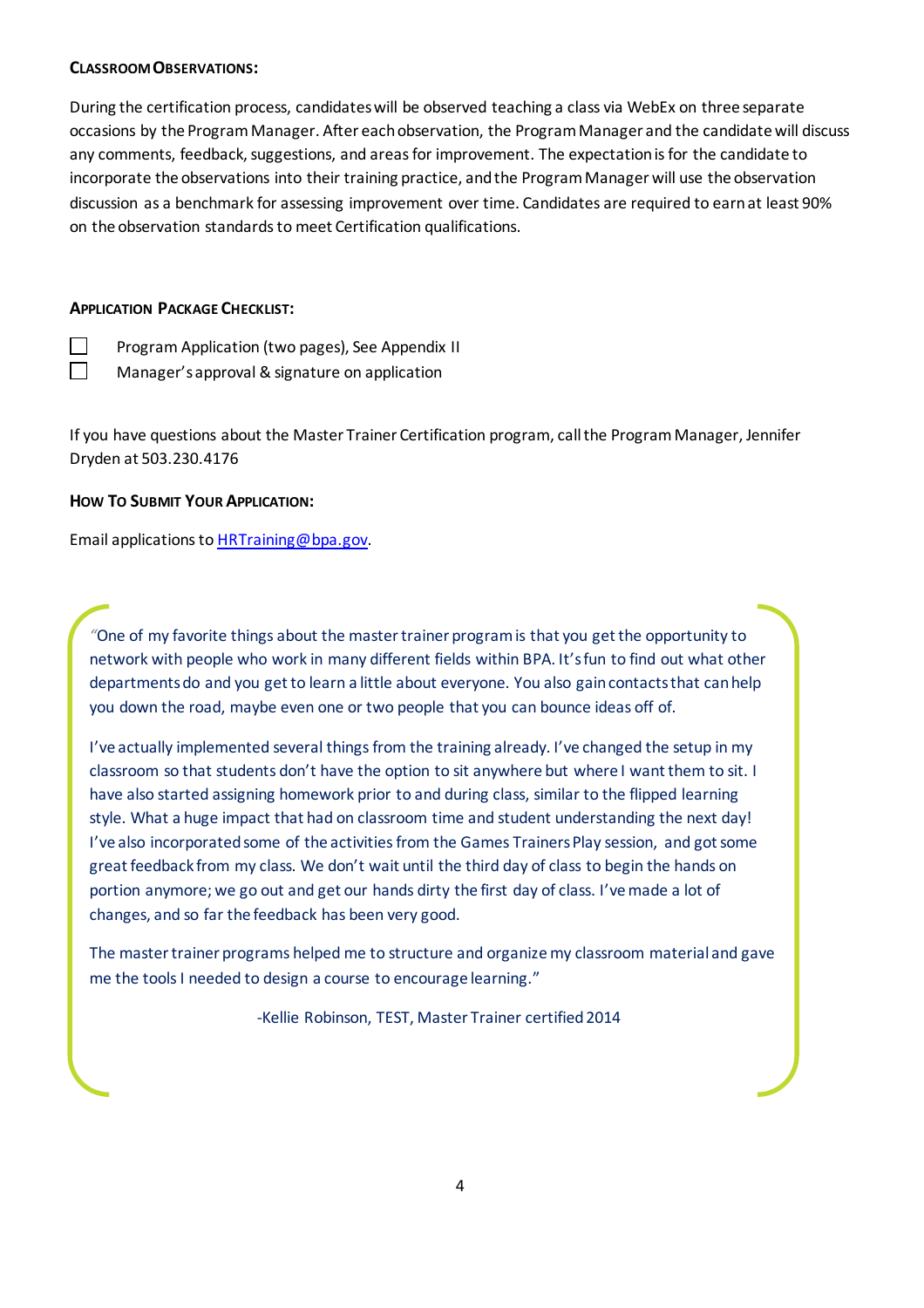### **APPENDIX I: TIMELINE AND DATES**

|                       | <b>Applications</b><br>due by: | Acceptance to Kick-Off<br>the Program | <b>Meeting</b> | Workshops<br>begin: | <b>Workshops</b><br>end: | <b>Observations</b><br><b>Begin</b> |
|-----------------------|--------------------------------|---------------------------------------|----------------|---------------------|--------------------------|-------------------------------------|
| 2022<br><b>COHORT</b> | 7/31/2022                      | 8/2/2022                              | 9/13/2022      | 10/18/2022          | 3/16/2023                | 5/2023                              |

## **TIME COMMITMENT**

Candidates will be required to be away from their regular work assignments for scheduled workshops, check in meetings for observed feedback, and two-three classroom sessions where they are training under observation.

*All workshops delivered virtually via WebEx, some on multiple days*

| <b>Title</b>                                  | Date(s)                                         | Times        |
|-----------------------------------------------|-------------------------------------------------|--------------|
| Welcome meeting                               | 9/13/2022                                       | 1:30-3:30pm  |
| <b>Training Design for Everyone</b>           | 10/18/2022 and<br>10/20/2022                    | 8:30-12pm    |
| Presenting Training in a Virtual Environment  | 11/1/2022 and<br>11/3/2022 and<br>11/8/2022     | 8:30-12pm    |
| <b>Engaging Audiences with PowerPoint</b>     | $1/10/2023$ and<br>$1/12/2023$ and<br>1/17/2023 | 8:30-12pm    |
| Classroom Management in a Virtual Environment | $2/14/2023$ and<br>2/16/2023                    | 8:30-12pm    |
| <b>Games Trainers Play</b>                    | 3/14/2023 and<br>3/16/2023                      | 8:30-12pm    |
| Training observations (2-3)                   | <b>TBD</b>                                      | 2 hours each |
| <b>Observation Feedback</b>                   | TBD                                             | 1 hour each  |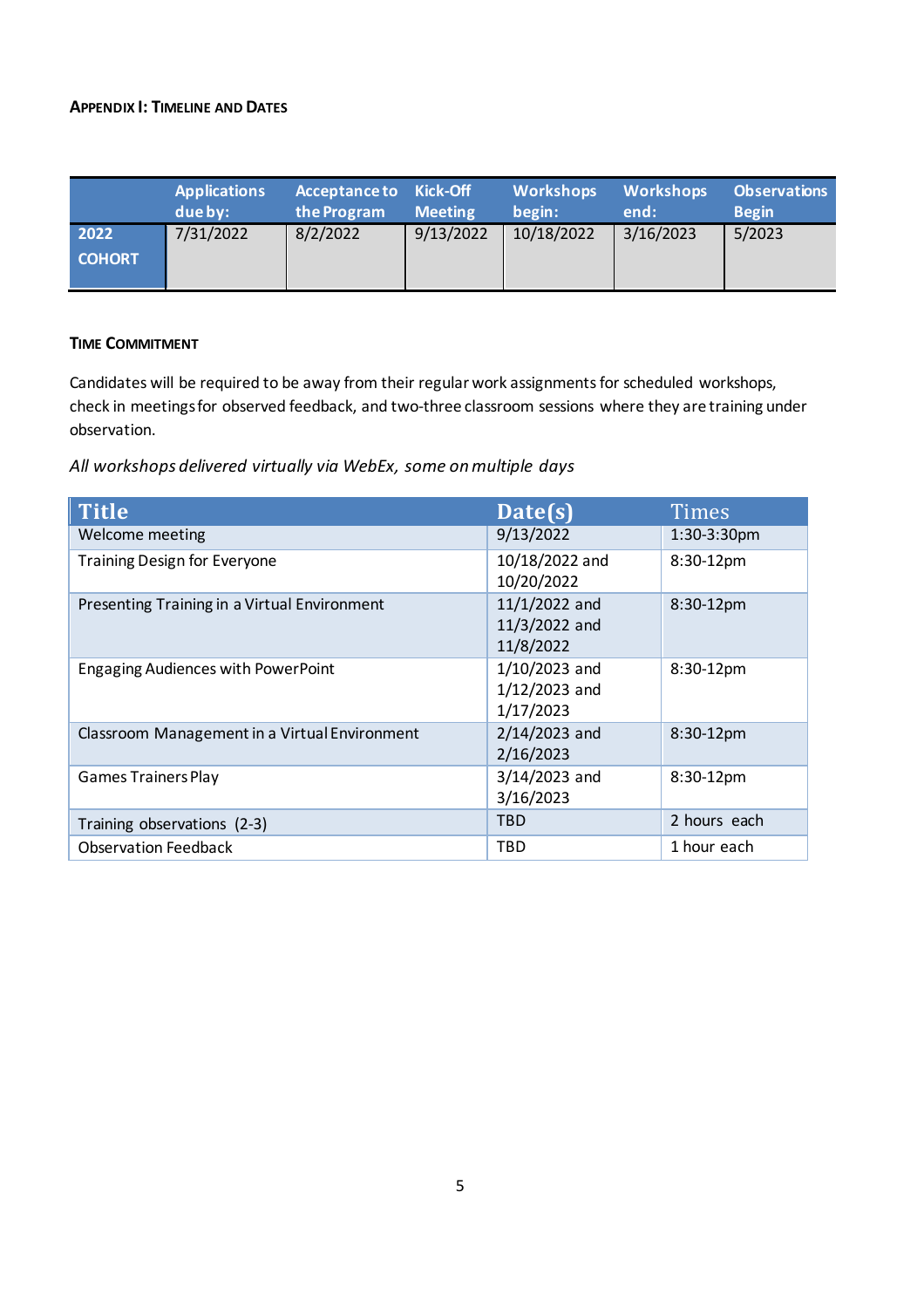#### **APPENDIX II - MASTER TRAINER IN A VIRTUAL ENVIRONMENT CERTIFICATION PROGRAM APPLICATION**

|                                        | Today's Date                                                                                                                                                                                                                                                     |
|----------------------------------------|------------------------------------------------------------------------------------------------------------------------------------------------------------------------------------------------------------------------------------------------------------------|
| <b>NAME</b>                            |                                                                                                                                                                                                                                                                  |
| <b>JOB TITLE</b>                       |                                                                                                                                                                                                                                                                  |
| <b>WORKGROUP</b>                       |                                                                                                                                                                                                                                                                  |
| YOUR EMAIL ADDRESS                     |                                                                                                                                                                                                                                                                  |
| YOUR PHONE NUMBER                      |                                                                                                                                                                                                                                                                  |
| MANAGER'S NAME AND<br><b>TITLE</b>     |                                                                                                                                                                                                                                                                  |
|                                        |                                                                                                                                                                                                                                                                  |
| Please answer the following questions: |                                                                                                                                                                                                                                                                  |
| current role or future role?           | 1. How does BPA's Master Trainer in a Virtual Environment Certification Program fit into your<br>2. What knowledge, skills, and professional development do you want to gain by completing the<br>Master Trainer in a Virtual Environment Certification Program? |
| 3.<br>audience of each class.          | Which virtual class (es) do you teach at BPA?  Please provide a description of the class (es)<br>including the name of the class, length of the class, specific learning objectives, and target                                                                  |
|                                        | 4. How long have you been teaching/training classes at BPA?                                                                                                                                                                                                      |
|                                        | 5. How frequently are you asked to teach/train class(es)?                                                                                                                                                                                                        |
| (CONTINUED)                            |                                                                                                                                                                                                                                                                  |